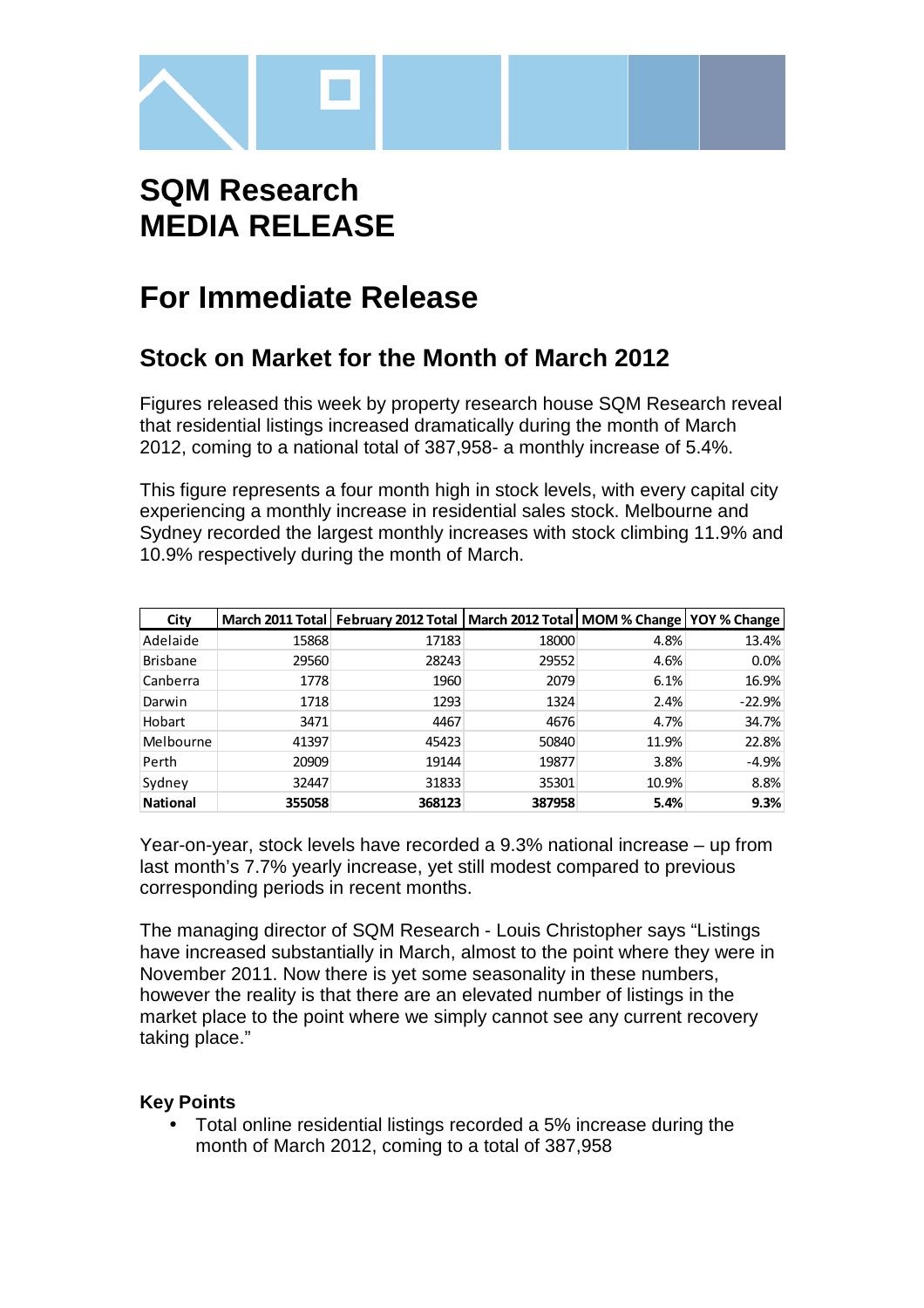

- This figure (387,958) represents a 9.3% increase when compared to the corresponding period of the previous year (March 2011).
- Melbourne recorded the largest monthly increase in stock, rising by 11.9% during the month of March and coming to a total of 50,840.
- No capital cities recorded monthly declines, however Darwin recorded the smallest monthly increase in stock levels, rising by 2.4% during the month of March and coming to a total of 1,324.
- Hobart recorded the largest yearly increase, rising by 34.7% since March 2011 and coming to a total of 4,676.
- Darwin once again recorded the most substantial yearly decrease in stock levels, falling by -22.9% since March 2011 and coming to a total of 1,324.

For more information and a breakdown on the regions for capital cities, contact:

Louis Christopher Managing Director SQM Research Pty Ltd Direct - [612] 9225 6045 Mobile - 0410667651

Naomi Christopher Communications Manager SQM Research Pty Ltd Direct – [612] 9225 6038 Mobile – 02421856260

Please note- If contacting Naomi Christopher on Friday please use mobile number only.

www.sqmresearch.com.au

#### **About SQM Research**

SQM Research is an independent property research house which specialises in providing accurate property related research and data to financial institutions, property professional, real estate investors and the media.

It is owned and operated by one of the country's leading property analysts, Louis Christopher.